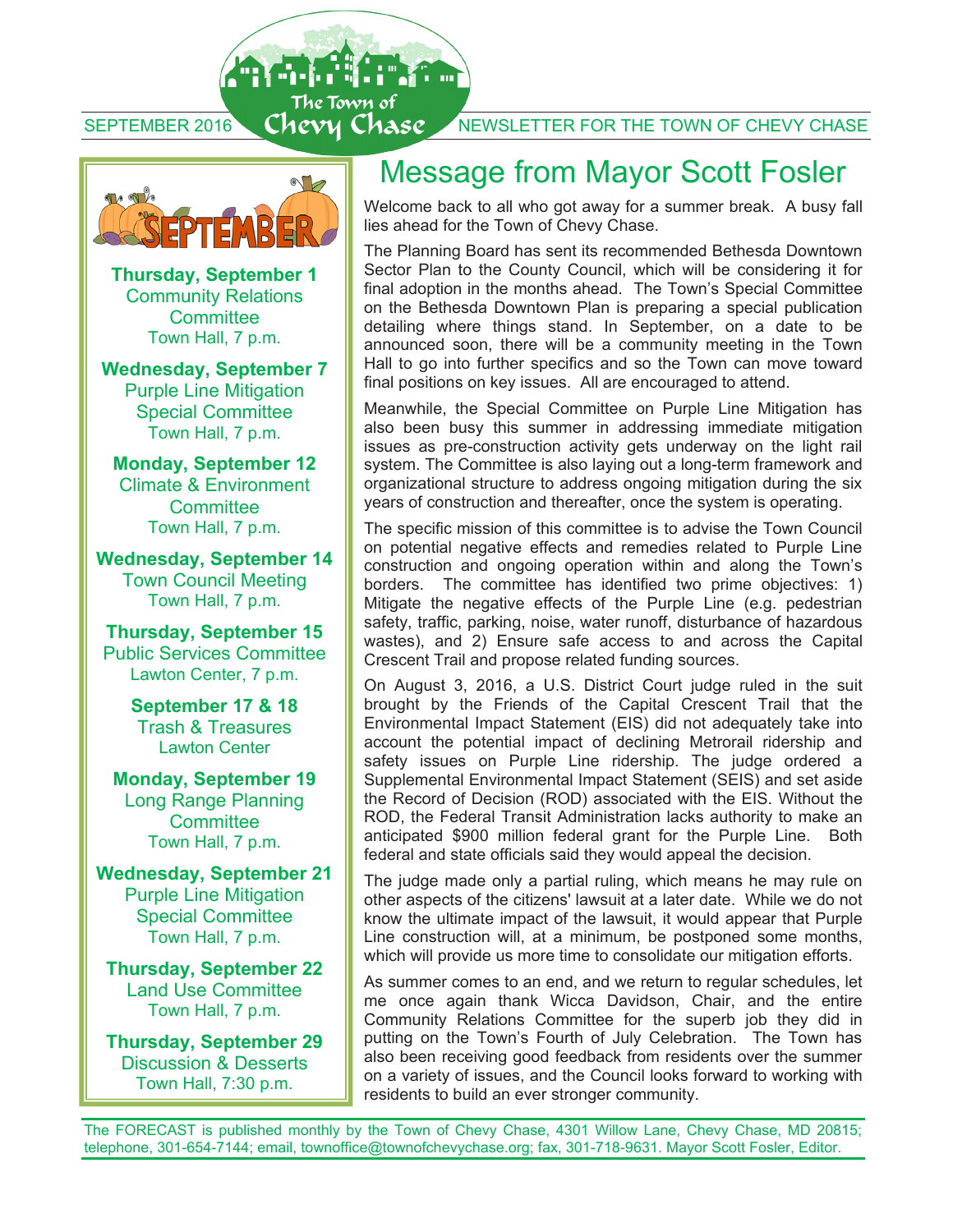# TOWN EVENTS

# Bethesda Downtown Plan Community Meeting

The Town will host a community meeting later in September on the Bethesda Downtown Plan. The Town's Special Committee on the Bethesda Downtown Plan is organizing this meeting to review and discuss the plan. A special publication with the meeting date and additional information will be mailed to every residence in mid-September. *Note: The meeting will not be held on September 8, as previously announced.*

In late July, the Montgomery County Planning Board approved the plan and transmitted it for consideration by the County Council. The plan will have a significant effect on the quality of life of Town residents, and there will be an opportunity with the County Council to advocate for changes that will make the plan better. The Town's special committee has been working to develop the Town's strategy for addressing the plan before the County Council. For more information, please visit the Town's website.

### Discussion & Desserts: An Evening with Bill Hudnut Thursday, September 29, 7:30 p.m., Town Hall

Please join Bill Hudnut on Thursday, September 29 at 7:30 p.m. for some "Twilight Reflections" at Discussions and Desserts in the Town Hall.

Bill, now 83, served as a Congressman from Indiana for two years, and as Mayor of Indianapolis, the 12<sup>th</sup> largest city in the U.S. for 16 years. He was the recipient of many awards, thirteen honorary degrees, the Rosa Parks award for his stand on affirmative action, and Princeton University's Woodrow Wilson Award for Public Service. He was also on the Town Council here for six years, serving two as Mayor.

At this event, Bill will reflect on some lessons learned during some twenty years in public life. The documentary *Bill Hudnut: Twilight Reflections, Evening Meditations* recently won a Regional Emmy and will be shown at the event. Sponsored by the Town's Community Relations Committee, the event has an RSVP deadline of September 23.

Please e-mail the Town Office at townoffice@townofchevychase.org or call 301-654-7144 to RSVP.

### Sign-Up for the Flu Clinic - MedStar Visiting Nurses Tuesday, October 18, 4 – 7 p.m., Town Hall

- The MVN will administer flu shots on Tuesday, October 18, from 4 to 7 p.m.
- Shots will be administered to anyone nine years of age and up.
- The cost without Medicare Part B is \$30.
- There is no charge if you have Medicare Part B and are not part of a HMO.
- Pneumococcal vaccine (\$200 for Prevnar 13, \$100 for Pneumovax 23) is recommended for all adults 65 years of age & older.
- We accept cash and checks. Checks should be made payable to MedStar VNA.
- A "high-dose" inactivated vaccine (\$65) is available for persons 65 years of age and older.

Please e-mail the Town Office at townoffice@townofchevychase.org or call 301-654-7144 by Wednesday, October 12 to sign up for the program. **You must sign up to receive a flu shot or pneumonia vaccine.**

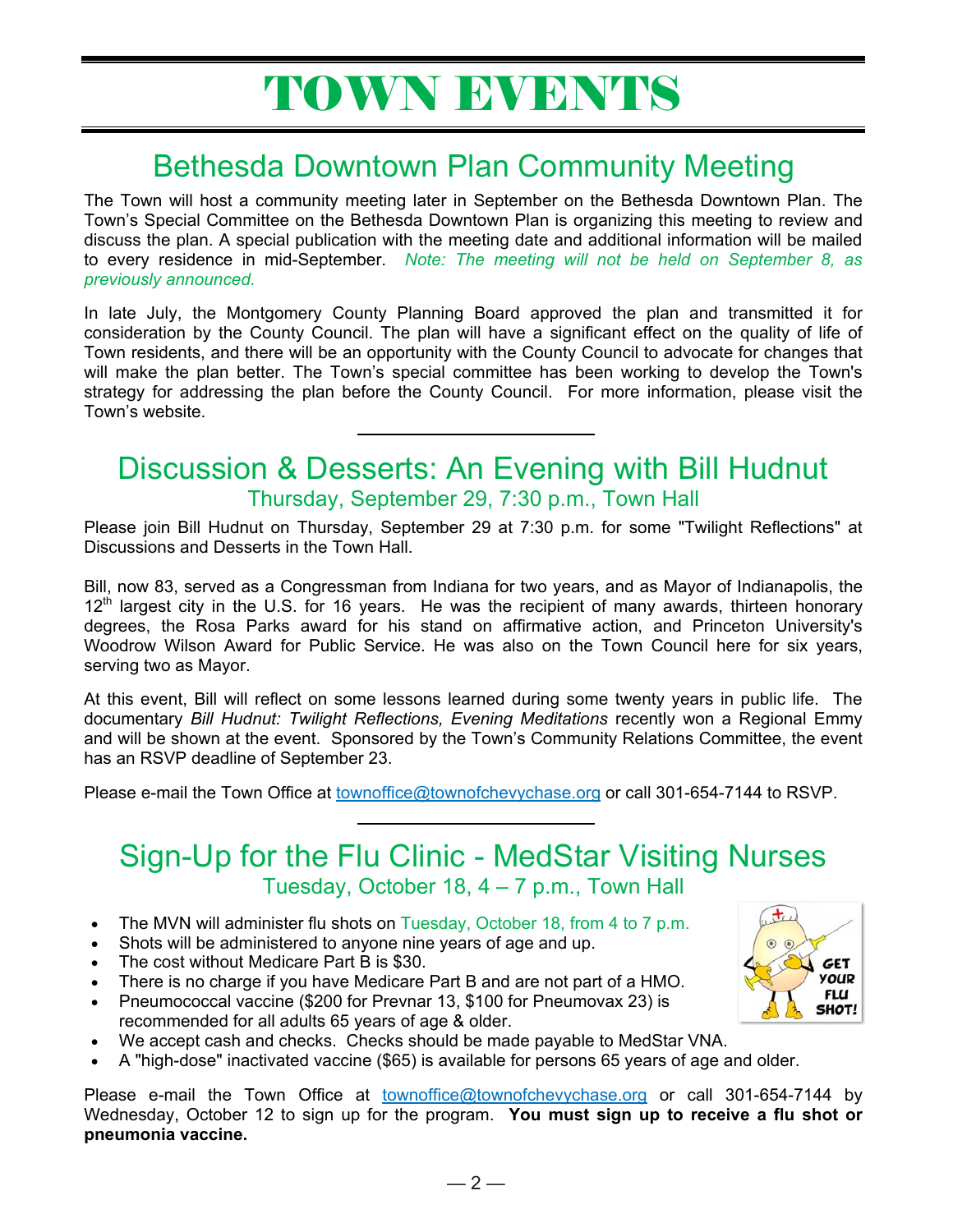# AROUND CHEVY CHASE

### SEPTEMBER KICKS OFF BUSY CC@ H 2016 FALL SEASON

Thursday, Sept. 8, 10 to 11:30 a.m. -- Brunch Bunch starts the month off at the Olympia Coffee Shop on Brookville Road. All are invited to this informal gathering. Plenty of free parking is available.

Fall Exercise Classes: The Wednesday Gentle Seated Pilates & Balance class begins a 6 week session on Sept. 14, 10:30 to 11:30 a.m., and the Friday class begins on Sept. 16, 2:30 to 3:30 p.m. Both meet at the Chevy Chase United Methodist Church. Also on Wednesday, Sept. 14, from 11:45 a.m. to 12:45 p.m., Zumba Gold begins a 9 week session at the Chevy Chase Village Hall. Registration fees apply. To register (required), visit www.chevychaseathome.org or call 301-657-3115.

Thursday, Sept. 15, 10 a.m. to 12 noon -- Volunteer Training session in the Town of Chevy Chase Town Hall. Apply and register online to become part of our award-winning team of volunteers.

Saturday, Sept. 17, 11 a.m. to 1 p.m. -- A special musical program, "An Interlude with Gershwin," will be presented by pianist Ann Joseph. Come to the Chevy Chase Village Hall and enjoy the great music and Ann's commentary on Gershwin's life & times. All are welcome!

Tuesday, September 27, 2 to 4 p.m. -- September is Fall Prevention Month and "Improving Your Balance" will be the topic of a presentation at the CC Village Hall by Karis Cavender, DPT, an experienced Geriatric Clinical Specialist at Sibley Hospital.

FREE Home Safety Checks for Seniors: As a public service, Chevy Chase At Home, along with the Montgomery County Fire and Rescue Service, is offering free home safety visits in September. For more information and to sign up, visit www.chevychaseathome.org or call 301-657-3115.

### Jane E. Lawton Center Fall Schedule

This fall, the Jane E. Lawton Community Center is bringing in an exciting new fitness program Boxing 4 Fitness and a couple of new arts and crafts classes Oil or Acrylic Painting -- Your Choice and a sewing class, It's A Stitch. Also, your favorites will be returning, 55+ Bone Builders and Bone Builders Plus (advanced), Pickleball (indoor court), Easy Yoga, Hatha Yoga & Stress Management and Pilates for Fitness. To register online for any of these activities, visit www.ActiveMONTGOMERY.org.

### September Events at Chevy Chase Library

Saturday, September 17, 3 p.m. -- John E. Marlow Guitar Series presented by the International Conservatory of Music. Come learn how popular music has influenced classical composers in Brazil.

Saturday, September 24, all day -- Family Fun Day featuring programs for all ages. For more information, call 240-773-9590.

## RunforEveryMind 5K Run & 3K Walk

Sunday, September 25, 9 a.m., Candy Cane City Pavilion

RunforEveryMind (formerly known as Ellen's Run) is the first 5K Run and 3K Walk hosted by the Mental Health Association. For more information and to sign up, visit www.mhamc.org.

# 27<sup>th</sup> Annual Taste of Bethesda

#### Saturday, October 1, 11 a.m. - 4 p.m., Woodmont Triangle

Bethesda's famous food and music festival brings 60 restaurants and five stages of entertainment to Bethesda's Woodmont Triangle. For more information, visit www.bethesda.org/bethesda/taste-bethesda.

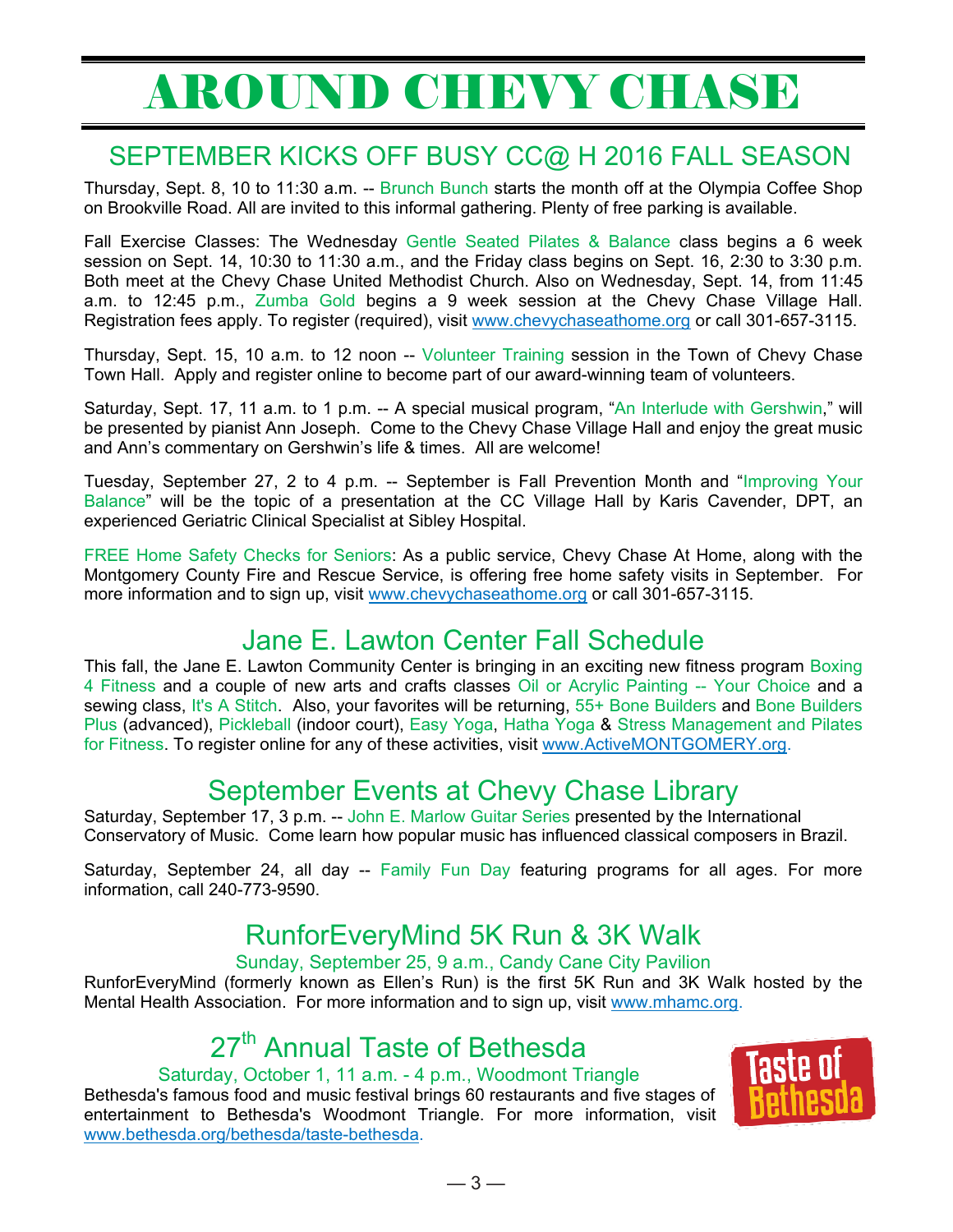# TRASH AND TREASURES

The Town's fall Trash and Treasures is scheduled for the weekend of Saturday, September 17 and Sunday, September 18. The Town offers this bulk trash pickup so that residents can dispose of items that are no longer usable, such as appliances (doors must be removed for safety), furniture, rolled rugs, mattresses, games and bikes. If the items are usable, we encourage you to review the list of Alternatives to Trash and Treasures (see reverse). We have tried to give you a variety of options.

#### **GUIDELINES**

- $\triangleright$  Please remember to bag, box or contain all of your discards.
- $\triangleright$  Please do not put items on the curb before Friday afternoon, September 16.
- $\triangleright$  The following items will not be picked up:
	- NO construction debris
	- NO parts of junked automobiles (engines, transmissions), boats or trailers
	- NO loose glass of any kind
	- NO firewood or fencing of any kind
	- NO paint cans
	- NO flammable or hazardous liquids or solids
	- NO recyclable items, such as newspapers, mixed paper or cardboard, landscape pots, old books and magazines, large plastic bins - please recycle!
	- NO shrubbery cuttings, yard clippings, leaves or grass recycle with yard trash!

If you have questions about how to discard any of these items, please call the Town Office at 301-654- 7144. We will be happy to help you arrange a special pick-up for items that are not included in Trash and Treasures. There is a charge for a special pickup.

PICK UP SCHEDULE: At 7 a.m., Monday, September 19, a crew will begin clearing feeder streets to Chevy Chase Elementary School. During non-rush hours, the peripheral streets will be cleared. After these priority streets are cleared, the truck will proceed according to a pre-arranged schedule. Once a street has been cleared, the contractor will *not* return to that street. Residents who discard items after the street has been cleared will have to arrange for a special pick-up.

#### Hazardous Waste Disposal

The Household Hazardous Waste receiving area at the Shady Grove Solid Waste Transfer Station is located in the recycling drop-off section of the Public Unloading Area, 16101 Frederick Rd, Derwood, MD 20855. Please use the car entrance to the facility. The drop-off is open Monday - Friday, 7 a.m. to 8 p.m.; Saturday, 7 a.m. – 5 p.m. and Sunday, 9 a.m. – 5 p.m. Household Hazardous Waste can only be received during these hours -- please do not drop off this material at other times. Batteries are accepted (alkaline batteries may be put in regular trash) as are fertilizers with herbicides; fluorescent light tubes and bulbs, including CFLs; herbicides; insecticides; mercury containing items; oil-based paints; paint thinners; pesticides; and used motor oil and most other oils. Visit www.montgomerycountymd.gov/recycling for a complete list of items accepted or for more information.

#### New Homes for Old Bikes

Bikes for the World (BfW) mission is to collect valuable but unwanted bicycles and related material--



parts, tools, and accessories--in the United States and deliver them at low cost to community development programs assisting the poor in developing countries. If you have a bike you would like to donate, please take it to City Bikes, 8401 Connecticut Avenue, 301-652-1777. A \$10/bike donation is suggested to defray shipping to overseas charity partners. Receipts will be provided for all material and cash donations.

For more information, please visit BfW at www.bikesfortheworld.org.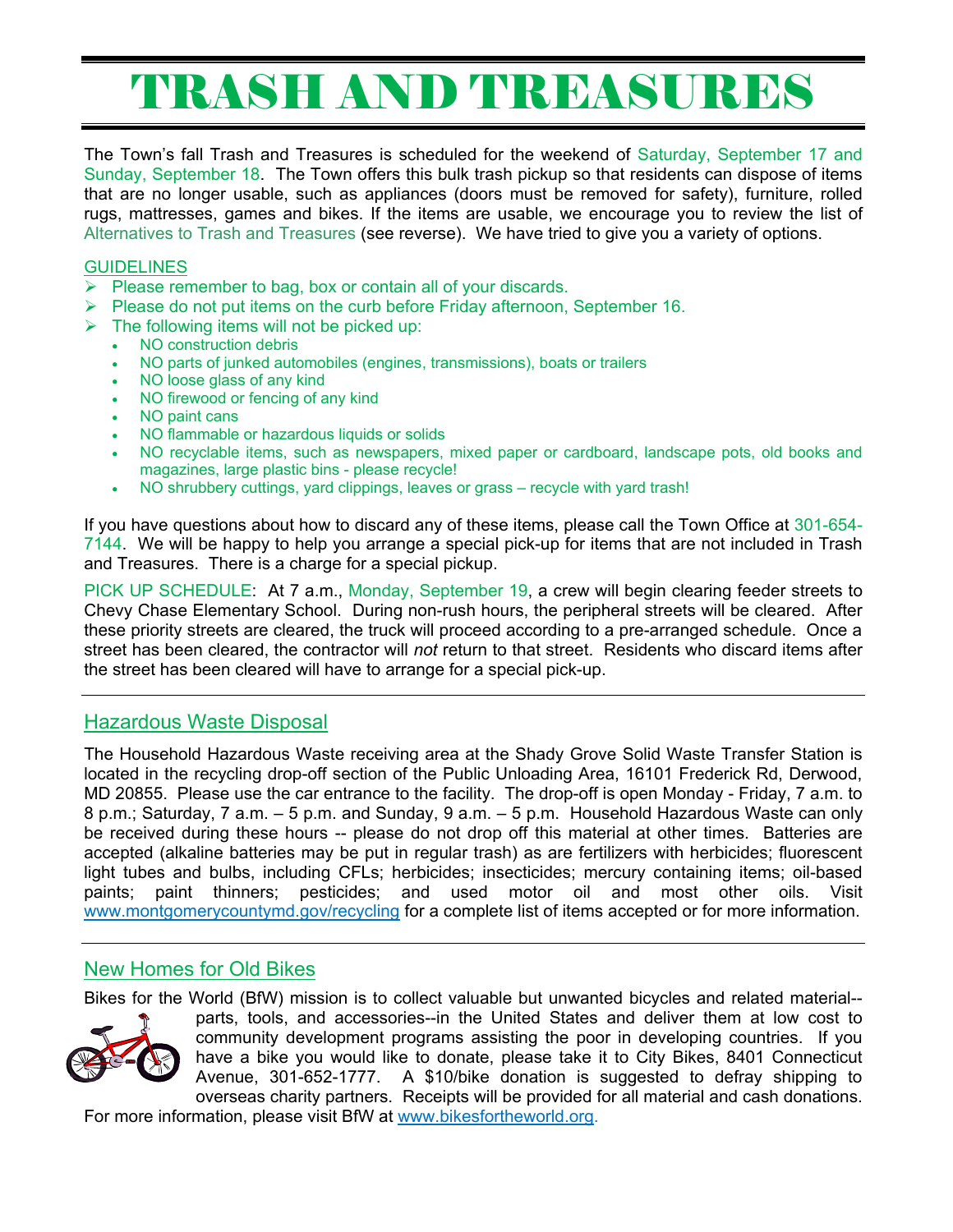## ALTERNATIVES TO TRASH AND TREASURES

#### Donate Books

The Town will be collecting books for the Friends of the Library, Montgomery County (FOLMC) on Saturday, September 17 from 10 a.m. to 12 p.m. at the Town Office. There are 17 FOLMC chapters at branches throughout the county, including Chevy Chase, Little Falls and Bethesda. Please bring gently used books (no damaged or mildewed books accepted) in a box or bag. Textbooks are welcome, but no magazines or encyclopedias will be accepted. The donations will benefit the libraries in Montgomery County.





#### Recycle Clothing and Home Goods

Recycle your gently used clothing and home goods and preserve our planet while helping your Montgomery County neighbors in need. The Interfaith Clothing Centers provide clothing/home goods free of charge to low income County residents. Please put items in plastic bags that have been secured at the top. Your donations are tax

deductible. Interfaith Works will have a truck in the Lawton Center parking lot on Saturday, September 17 from 10 a.m. to 12 p.m.

#### Donate Furniture and Household Items

We are happy to continue our partnership with A Wider Circle by hosting our twenty-second event to collect gently-used items for families in need. A Wider Circle provides basic need items to families transitioning out of shelters or simply living without life's necessities.

If you have furniture or household items in gently-used condition that you would like to donate, please bring them to the Lawton Center parking lot on Saturday, September 17 from 10 a.m. to 12 p.m. Families are always in need of beds (including mattresses that are free of rips and stains), dressers, tables and chairs, living room furniture, bedding, dish sets, baby items, professional clothing, and children's clothing up to size 4T. If you have items that are too large to bring to the drop-off, please contact A Wider Circle at 301-608-3504 or furnish@awidercircle.org, and they would be happy to schedule a pick-up date. More information can be found at www.awidercircle.org.

#### Shred Your Documents

Back by popular demand! The Town has contracted with SHRED-IT to have a truck in the Lawton Center parking lot on Saturday, September 17 from 10 a.m. to 2 p.m. to shred paper for residents. Staples and paper clips are okay. Shred-It is bonded and insured. If you have additional questions, please call the Town Office at 301-654-7144.



#### Recycle Electronic Equipment

The Town has contracted with Potomac eCycling to have a truck in the Lawton Center Parking Lot on



Saturday, September 17 from 10 a.m. to 2 p.m. for the collection of the following electronic equipment: TVs, monitors, printers, copiers, stereos, VCRs & DVD players, camcorders, CD players, fax machines, calculators, scanners, electronic toys and microwaves. You can recycle any item with a plug. Potomac eCycling does not provide tax deduction receipts. If you have a question about items not listed, please call the Town Office at 301-654-7144.

#### Donate Building Supplies

The following organizations accept donations of reusable or new building materials. Please visit their websites or give them a call. For large items, both organizations will arrange special pickups.

Community Forklift www.communityforklift.com 301-985-5180 Habitat for Humanity www.habitat-mc.org 301-947-3304